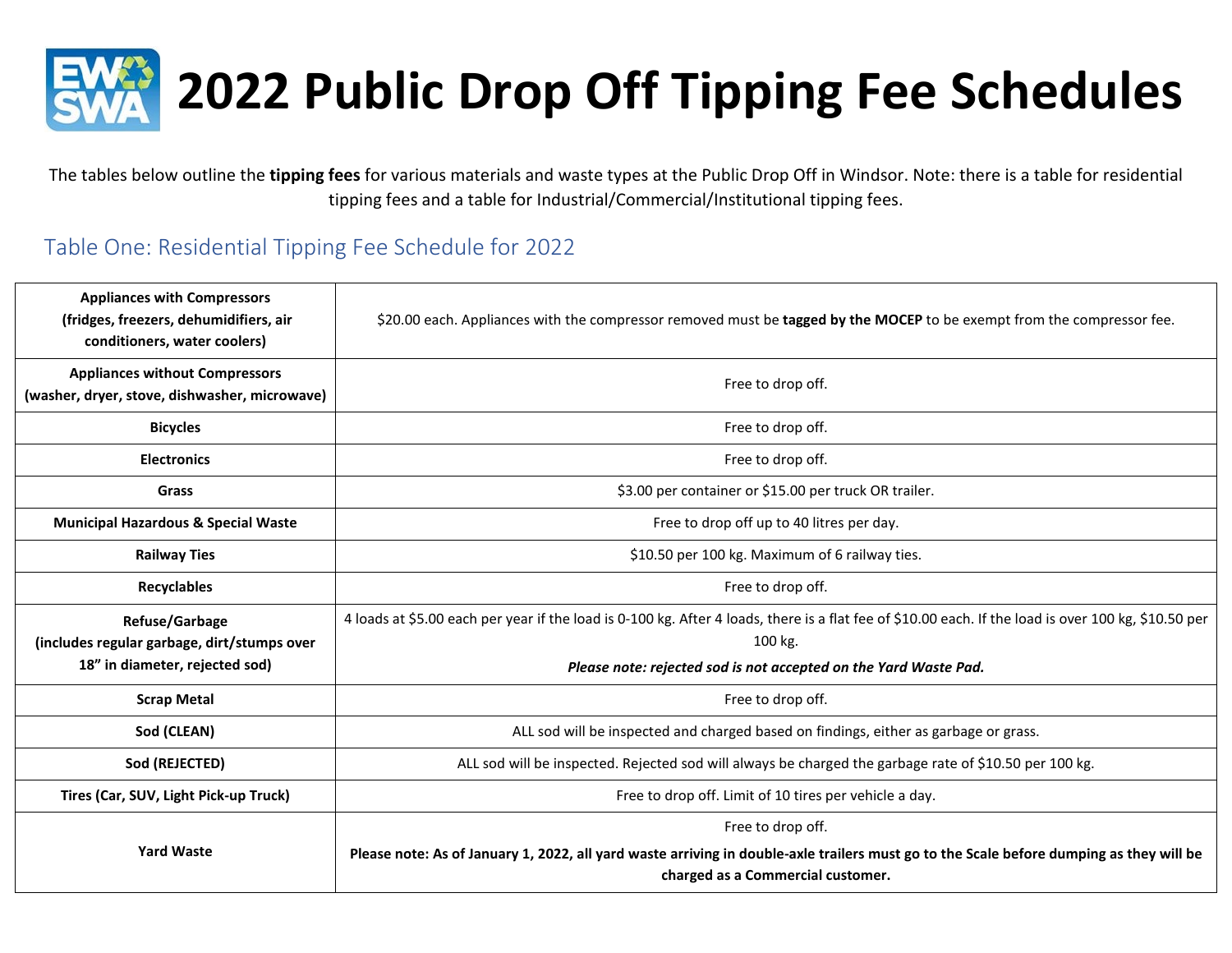

# Table Two: Industrial/Commercial/Institutional Tipping Fee Schedule for 2022

| <b>Appliances with Compressors</b><br>(fridges, freezers, dehumidifiers, air<br>conditioners, water coolers) | \$20.00 each. Appliances with the compressor already removed must be tagged by the MOCEP to be exempt from the compressor fee.                                                                                                        |
|--------------------------------------------------------------------------------------------------------------|---------------------------------------------------------------------------------------------------------------------------------------------------------------------------------------------------------------------------------------|
| <b>Appliances without Compressors</b><br>(washer, dryer, stove, dishwasher,<br>microwave)                    | Free to drop off.                                                                                                                                                                                                                     |
| Brush / Grass / Leaves / Tree Trimmings /<br>Sod                                                             | \$49.00 per tonne.<br>(\$4.90 minimum charge applies)<br>Please note: As of January 1, 2022, all yard waste arriving in double-axle trailers must go to the Scale before dumping as they will be<br>charged as a Commercial customer. |
| <b>Electronics</b>                                                                                           | Free to drop off.                                                                                                                                                                                                                     |
| <b>Municipal Hazardous &amp; Special Waste</b>                                                               | For small commercial only. For pricing, call:<br>519-776-6441 x 1954                                                                                                                                                                  |
| <b>Railway Ties</b>                                                                                          | \$10.50 per 100 kg.<br>Maximum of 6 railway ties.                                                                                                                                                                                     |
| <b>Recyclables</b>                                                                                           | Free to drop off.                                                                                                                                                                                                                     |
| <b>Refuse/Garbage</b><br>(includes regular garbage, dirt/stumps over<br>18" in diameter, rejected sod)       | \$67.00 per tonne.<br>(\$6.70 minimum charge applies)<br>Please note: rejected sod is not accepted on the Yard Waste Pad.                                                                                                             |
| <b>Scrap Metal</b>                                                                                           | Free to drop off                                                                                                                                                                                                                      |
| Tires (Car, SUV, Light Pick-up Truck)                                                                        | Free to drop off. Limit of 10 tires per vehicle a day.                                                                                                                                                                                |